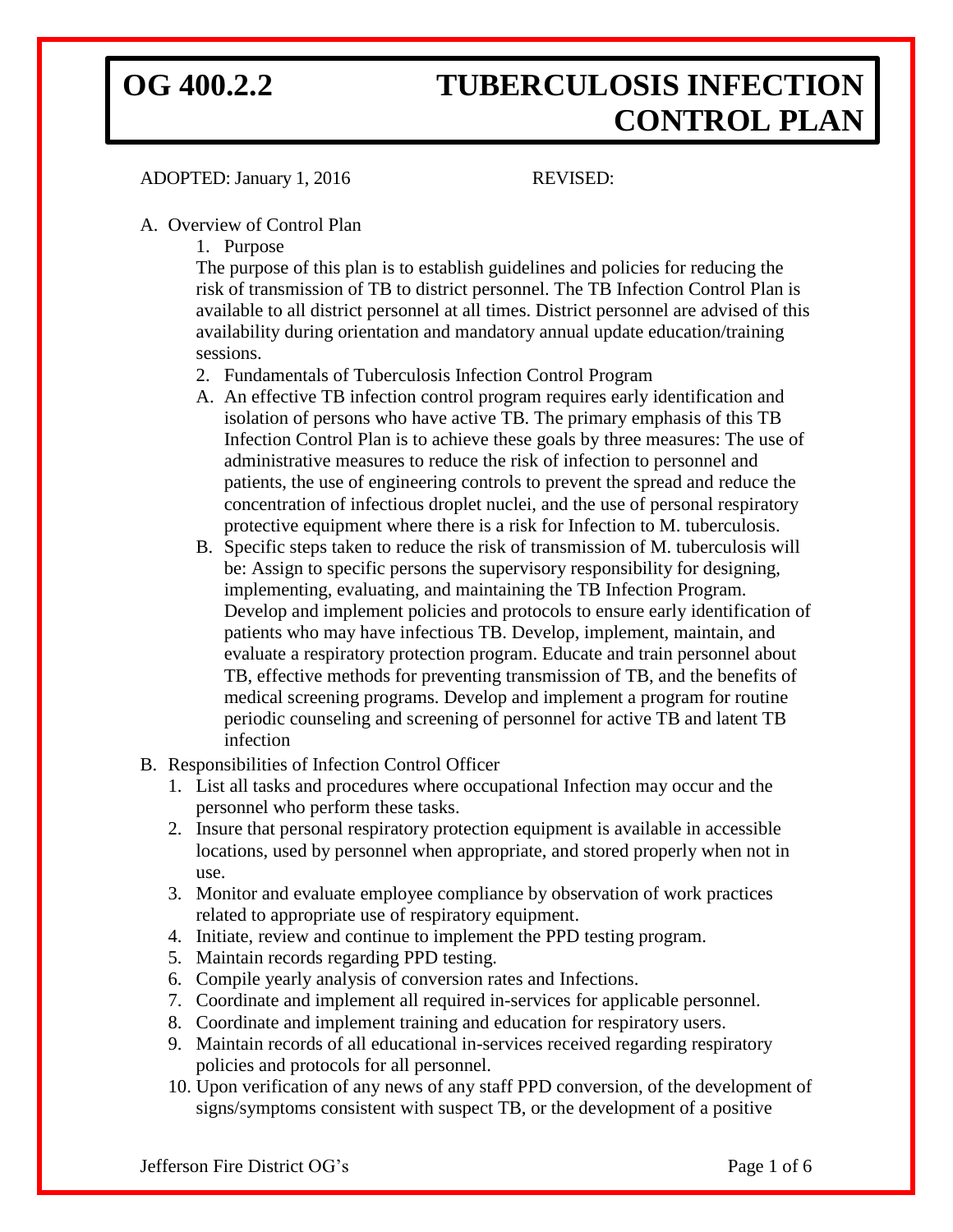pulmonary MTB culture in a member, the Health/Safety Officer will determine if the policies, protocols or procedures need to be modified.

- 11. Work with expert medical resources in the community to insure that all policies and protocols meet current Federal and State regulations and appropriate medical policies and procedures.
- C. TB Education and Training of District Personnel.
	- 1. All district personnel will receive education regarding TB that is relevant to their response protocol. The need for additional training will be evaluated annually.
	- 2. The training will address the following elements as listed in the Centers for Disease Control and Prevention's Guidelines For Preventing the Transmission of Mycobacterium Tuberculosis in Health-Care Facilities, 1994.U:
	- 3. The basic concepts of M. tuberculosis transmission, pathogenesis, and diagnosis, including the difference between latent TB infection and active TB disease, the signs and symptoms of TB, and the possibility of re-infection.
	- 4. The potential for occupational infection to person who have infectious TB in the community and situations with increased risk for Infection to M. tuberculosis.
	- 5. The principles and practices of infection control that reduce the risk for transmission of M. tuberculosis, including information concerning the hierarchy of TB infection-control measures and the written policies and procedures.
	- 6. The purpose of PPD skin testing, the significance of a positive PPD test result, and the importance of participating in the skin-test program.
	- 7. The principles of preventive therapy for latent TB infection. These principles include indications, use effectiveness, and potential adverse effects of the drugs.
	- 8. District personnel responsibility to seek prompt medical evaluation if a PPD test conversion occurs or if symptoms develop that could be caused by TB. Medical evaluation will enable personnel who have TB to receive appropriate therapy and will help to prevent transmission of M. tuberculosis to patients and other personnel.
	- 9. The principles of drug therapy for active TB.
	- 10. The responsibilities of ACFR to maintain the confidentiality of the employee while ensuring that the employee who has TB receives appropriate therapy and is noninfectious before returning to duty.
	- 11. The higher risks associated with TB infection in persons who have HIV infection or other causes of severely impaired cell-mediated immunity, including:
	- 12. The frequent and rapid development of clinical TB after infection with M. tuberculosis.
	- 13. The differences in the clinical presentation of disease.
	- 14. The high mortality rate associated with MDR-TB in such persons.
	- 15. The potential development of cutaneous anergy as immune function declines.
	- 16. Information regarding the efficacy and safety of BCG vaccination and the principles of PPD screening among BCG recipients.
- D. Personnel Counseling, Screening and Evaluation Counseling of personnel will include the following points: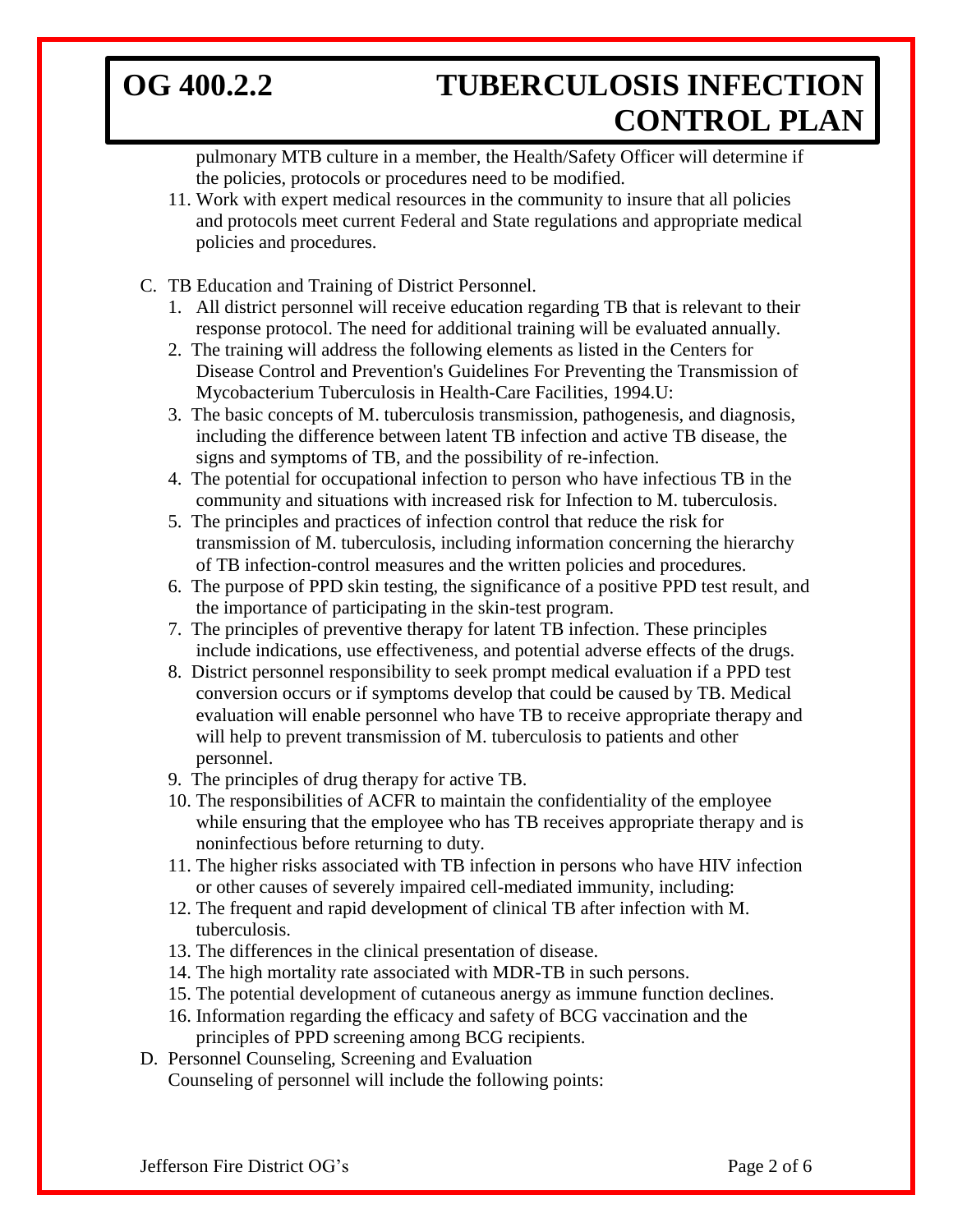- 1. The relationship between TB and HIV infection (or any immuno-compromising condition that personnel may have).
- 2. The need to follow infection control recommendations: Any district personnel who have a persistent cough (i.e. a cough lasting  $>3$  weeks), especially in the presence of other signs or symptoms compatible with active TB (e.g. weight loss, night sweats, bloody sputum, anorexia, or fever) should be evaluated promptly for TB. The district personnel should not return to the work place until a diagnosis of TB has been excluded or that individual is on therapy and a determination has been made that that person is non-infectious. All employees or volunteers with newly recognized positive PPD tests will be evaluated promptly for active TB.
- 3. The Marion County Public Health will be the designated Medical facility to handle employees diagnosed with TB.
- E. Respiratory Protection Program

The goal of this program is to prevent transmission of infectious airborne agents such as tuberculosis. Other infectious diseases may be prevented by the use of a respirator and should be considered if a patient's medical history and physical evaluation indicate the possible presence of an infectious disease.

- 1. Mask Use Indication: The respirator shall be worn when there is confirmation or a suspicion due to a patient's medical history or physical condition that an airborne infectious disease exists. If a patient has obvious droplet expression due to coughing or sneezing, a mask should be worn. In addition, the Patient Medical History Evaluation under E provides assessment criteria, which will assist in making the decision of whether or not a mask should be worn. Once donned, it should be worn for the duration of patient care and treatment.
- 2. Procedure Guidelines:
	- a. Putting on the mask.
	- b. Obtain the mask in the appropriate size as determined by FIT testing.
	- c. Remove the mask from its wrapper.
	- d. Hold the respirator in its flat, folded format. Keeping the respirator closed, bend the nose clip around your finger to form a shape that matches your nose. Then bend the ends of the nose clip so that they have a slight upward flare. Open the respirator carefully so that there is minimal handling inside the respirator.
	- e. Pull the lower portion of the headband strap so that it hangs longer than the upper portion of the strap. The upper portion of the strap should be against the nose clip. Remove any twists in the strap. Hook the respirator under your chin and stretch the lower portion of the strap over your head. Position the strap around your neck.
	- f. Slip the portion of the strap that is against the nose clip over your head. Position it high on your head and above your ears. Adjust straps so there is equal tension.
	- g. Use your fingers to shape the nose clip so that the respirator seals over your nose.
	- h. Ensure that the respirator fits and that it seals against your face.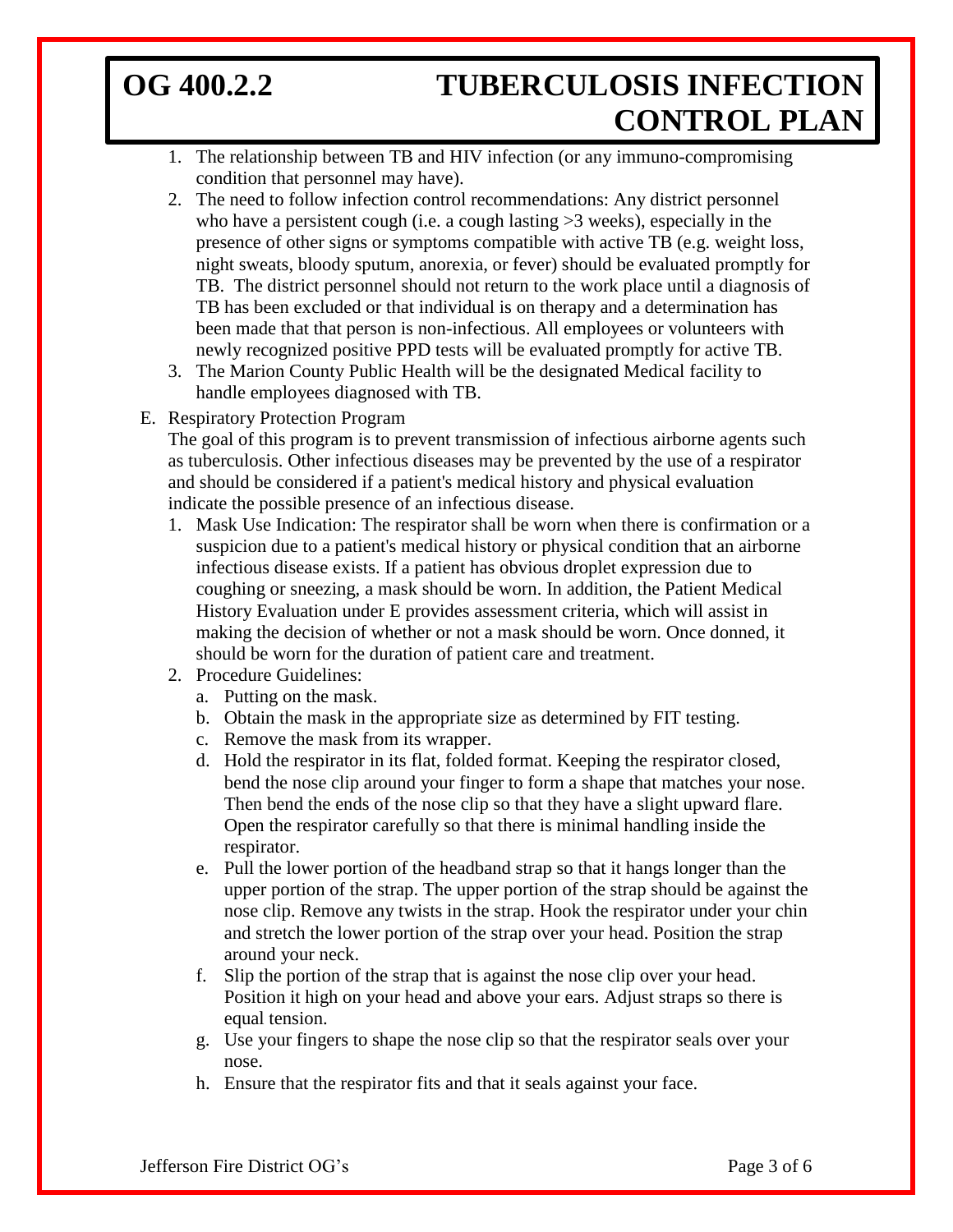- i. To check the fit, place both hands completely over the respirator and exhale forcefully. A positive pressure should be felt inside the respirator. If air escapes around the nose, readjust the nose clip. If air leaks at the respirator edges, adjust the straps to obtain a better fit. If unable to achieve a proper fit DO NOT ENTER the contaminated area.
- j. Remove the mask from the face by using the head strap only.
- k. Discard the mask into the appropriate biomedical waste receptacle if it has:
	- I. Been used with a patient with documented respiratory infection.
	- II. Been contaminated with blood or OPIM

III. Been damaged so that the structural integrity is compromised. Wash hands either with soap and water or a waterless hand cleaner at the completion of patient care. Hands should be washed with soap and water at completion of treatment or call.

- 3. Additional Considerations:
	- a. In areas where sinks are not readily available, a waterless antiseptic hand cleaner may be. If hands are visibly soiled wash with soap and water at first opportunity.
	- b. Be certain to put your mask on before entering the area surrounding the patient when a potential infectious respiratory Infection exists.
	- c. Be sure that the mask covers the nose and mouth while performing treatment or services for the patient.
	- d. If the facemask becomes wet, change it. Masks become ineffective when moist.
	- e. Do not let the facemask hang around the neck.
	- f. Wash hands before changing a facemask.
	- g. Do not remove the mask while performing treatment or services for the patient.
	- h. Do not use with beards or other facial hair or conditions that prevent direct contact between the face and the edge of the respirator.
- F. PPD Testing Program
	- 1. All district personnel are required to have a PPD test for tuberculosis done on an annual basis. The Jefferson Rural Fire Protection District pays for the test.
	- 2. Following any significant Infection to TB, responders will be sent for baseline testing and any follow up tests or treatment as recommended by the Physician. It should be noted that under the Presumptive Illness legislation, district personnel who are diagnosed after January 1, 1996 to have TB, the member should be presumed to be infected while performing duties for Jefferson Fire District; however, they may be required to produce baseline testing demonstrating non-infection prior to that Infection. Therefore, annual baseline testing should be done.
	- 3. Patient Medical History Evaluation to Determine Respirator Use; The following questions will be asked of any patient presenting with a cough, which has persisted for longer than two weeks:

Have you experienced any of the following?

Jefferson Fire District OG's Page 4 of 6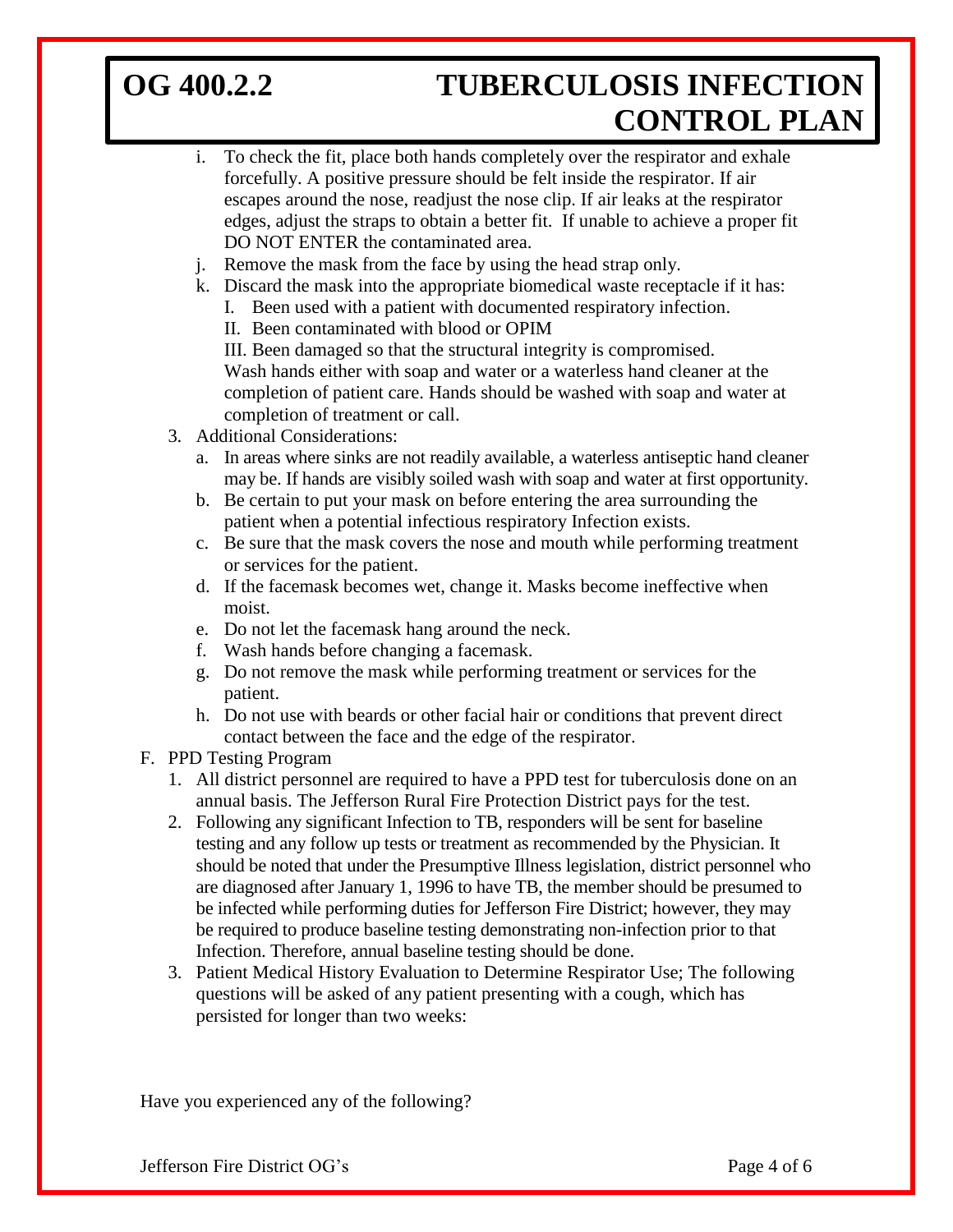### **Yes No**

- $\Box$   $\Box$  Coughing up blood
- $\Box$  Weight Loss
- $\Box$   $\Box$  Decreased appetite<br> $\Box$   $\Box$  Persistent fever
- Persistent fever
- $\Box$  Night Sweats
- $\Box$  Worked with anyone with symptoms as above
- $\Box$  Had a positive TB test
- $\Box$   $\Box$  Been treated for TB<br> $\Box$  Have a condition that
	- Have a condition that could weaken your immune system (i.e. cancer, kidney disease, HIV, AIDS, receiving cortisone or steroid therapy, receiving chemotherapy, diabetes, alcoholism, silicosis, or had stomach surgery.)

If any of the above boxes are checked "yes" a respirator should be worn for the duration of that patient's treatment and transport.

| Articles and<br>equipment      | Dispose in<br>biohazard<br>container | Dispose in<br>biohazard<br>sharps<br>container | Cleanse<br>using soap<br>and water | Disinfect using<br>DMQ or Phenol<br>Plus | Hibiclens | Laundry<br>detergent<br>and water |
|--------------------------------|--------------------------------------|------------------------------------------------|------------------------------------|------------------------------------------|-----------|-----------------------------------|
| Airways                        | Yes                                  |                                                |                                    |                                          |           |                                   |
| <b>Blood Pressure</b><br>Cuffs |                                      |                                                | Yes                                |                                          |           |                                   |
| <b>Backboards</b>              |                                      |                                                | Yes                                | Yes                                      |           |                                   |
| <b>BVMs</b>                    | Yes                                  |                                                |                                    |                                          |           |                                   |
| <b>Bunker Gear</b>             |                                      |                                                |                                    |                                          |           | Yes                               |
| <b>Cervical Collars</b>        | Yes                                  |                                                |                                    |                                          |           |                                   |
| Dressings                      | Yes                                  |                                                |                                    |                                          |           |                                   |
| Electronic                     |                                      |                                                |                                    | Yes                                      |           |                                   |
| Equipment                      |                                      |                                                |                                    |                                          |           |                                   |
| <b>Head blocks</b>             | Yes                                  |                                                |                                    |                                          |           |                                   |
| Laryngoscope<br><b>Blades</b>  |                                      |                                                |                                    |                                          | Yes       |                                   |
| Monitors/Defib                 |                                      |                                                |                                    | Yes                                      |           |                                   |
| Linen                          |                                      |                                                |                                    |                                          |           | Yes                               |
| O2 Tanks and                   |                                      |                                                | Yes                                | Yes                                      |           |                                   |
| Regulators                     |                                      |                                                |                                    |                                          |           |                                   |
| <b>Needles</b>                 |                                      | Yes                                            |                                    |                                          |           |                                   |
| Portable Kits                  |                                      |                                                |                                    | Yes                                      |           |                                   |
| <b>PASG</b>                    |                                      |                                                | Yes                                |                                          |           |                                   |
| Restraints                     |                                      |                                                | Yes                                |                                          |           |                                   |
| Scissors and<br>Stethoscopes   |                                      |                                                | Yes                                | Yes                                      |           |                                   |

Infection control cleaning schedules

Jefferson Fire District OG's Page 5 of 6